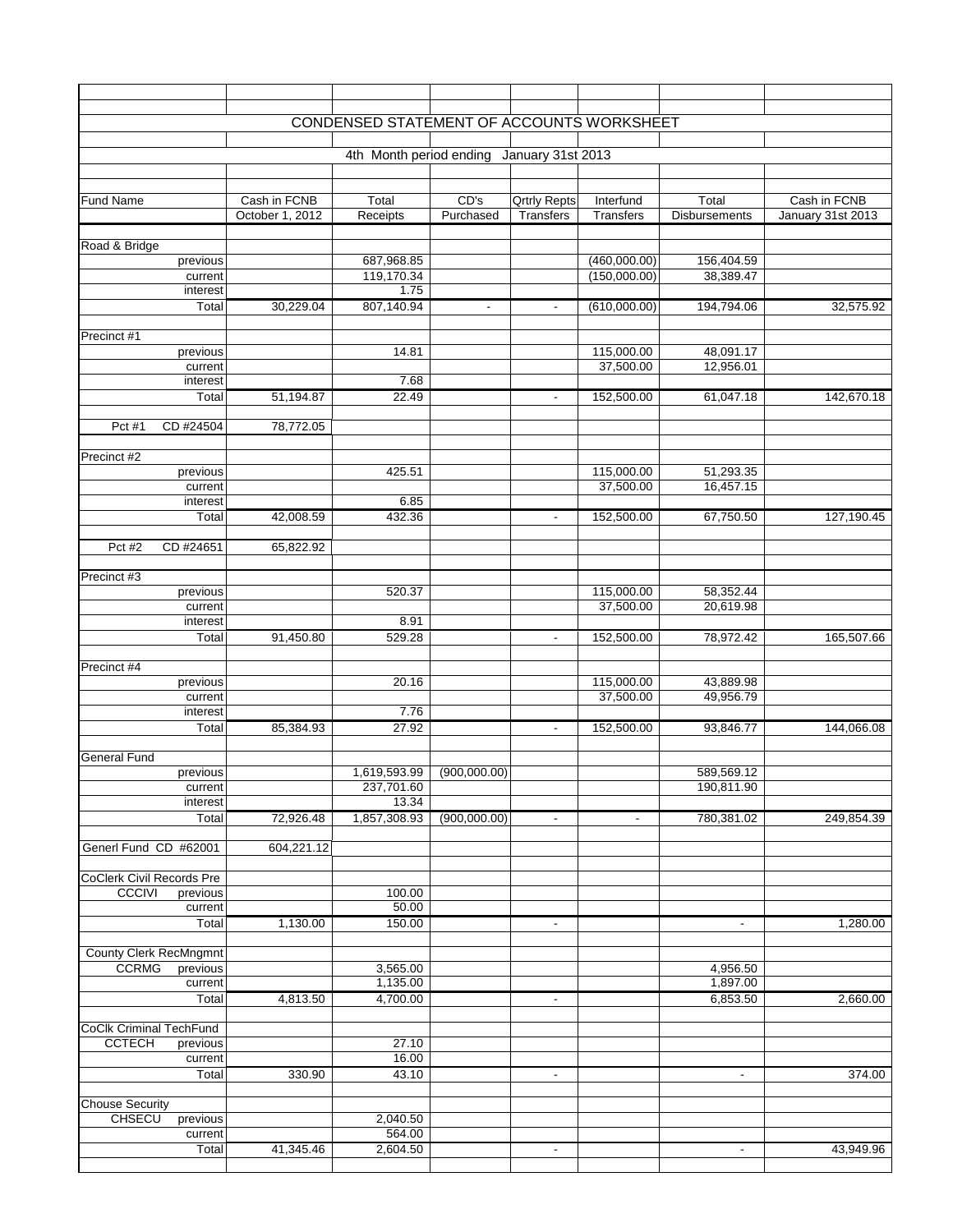| page 2                              |                        |                 |           |                     |                  |                          |                   |
|-------------------------------------|------------------------|-----------------|-----------|---------------------|------------------|--------------------------|-------------------|
|                                     |                        |                 |           |                     |                  |                          |                   |
| <b>Fund Name</b>                    | Cash in FCNB           | Total           | CD's      | <b>Qrtrly Repts</b> | Interfund        | Total                    | Cash in FCNB      |
|                                     | October 1, 2012        | Receipts        | Purchased | Transfers           | <b>Transfers</b> | <b>Disbursements</b>     | January 31st 2013 |
|                                     |                        |                 |           |                     |                  |                          |                   |
|                                     |                        |                 |           |                     |                  |                          |                   |
| <b>County Atty Fund</b>             |                        |                 |           |                     |                  |                          |                   |
| <b>COATTY</b><br>previous           |                        | 475.00          |           |                     |                  | 1,156.61                 |                   |
| current                             |                        | 540.00          |           |                     |                  | 210.29                   |                   |
| Total                               | 12,713.46              | 1,015.00        |           |                     |                  | 1,366.90                 | 12,361.56         |
|                                     |                        |                 |           |                     |                  |                          |                   |
| <b>District Clerk Archive Fnd</b>   |                        |                 |           |                     |                  |                          |                   |
| <b>DCARCH</b><br>previous           |                        | 202.50<br>70.00 |           |                     |                  |                          |                   |
| current                             |                        |                 |           |                     |                  |                          |                   |
| Total                               | 2,628.10               | 272.50          |           |                     |                  | $\blacksquare$           | 2,900.60          |
| Dist Clerk Civil Records            |                        |                 |           |                     |                  |                          |                   |
| <b>DCCIVI</b> previous              |                        | 395.00          |           |                     |                  | 3,104.00                 |                   |
| current                             |                        | 140.00          |           |                     |                  |                          |                   |
| Total                               | 4,730.55               | 535.00          |           |                     |                  | 3,104.00                 | 2,161.55          |
|                                     |                        |                 |           |                     |                  |                          |                   |
| District Clerk RecMngmn             |                        |                 |           |                     |                  |                          |                   |
| <b>DCRMPF</b><br>previous           |                        | 240.00          |           |                     |                  |                          |                   |
| current                             |                        | 72.50           |           |                     |                  |                          |                   |
| Total                               | 1,940.26               | 312.50          |           | $\blacksquare$      |                  | $\blacksquare$           | 2,252.76          |
|                                     |                        |                 |           |                     |                  |                          |                   |
| <b>District Clerk Criminal Tech</b> |                        |                 |           |                     |                  |                          |                   |
| <b>DCTECH</b><br>previous           |                        | 28.00           |           |                     |                  | $\blacksquare$           |                   |
| current                             |                        | 4.00            |           |                     |                  | $\overline{\phantom{a}}$ |                   |
| Total                               | 80.00                  | 32.00           |           | $\blacksquare$      |                  | $\blacksquare$           | 112.00            |
|                                     |                        |                 |           |                     |                  |                          |                   |
| Forfeiture & Seizure Fund           |                        |                 |           |                     |                  |                          |                   |
| <b>FORSEI</b><br>previous           |                        |                 |           |                     |                  | $\blacksquare$           |                   |
| current                             |                        |                 |           |                     |                  | $\blacksquare$           |                   |
| Total                               | 201.75                 | $\sim$          |           |                     |                  | ٠                        | 201.75            |
|                                     |                        |                 |           |                     |                  |                          |                   |
| Supplemntl Guardianship             |                        |                 |           |                     |                  |                          |                   |
| <b>GUARD</b><br>previous            |                        | 160.00          |           |                     |                  |                          |                   |
| curent                              |                        | 100.00          |           |                     |                  | $\blacksquare$           |                   |
| Total                               | 1,424.00               | 260.00          |           |                     |                  | $\blacksquare$           | 1,684.00          |
|                                     |                        |                 |           |                     |                  |                          |                   |
| <b>Historical Books</b>             |                        |                 |           |                     |                  |                          |                   |
| <b>HISSOC</b><br>previous           |                        |                 |           |                     |                  |                          |                   |
| curent                              |                        |                 |           |                     |                  |                          |                   |
| Total                               | 1,401.55               | $\blacksquare$  |           |                     |                  | ٠                        | 1,401.55          |
|                                     |                        |                 |           |                     |                  |                          |                   |
| <b>Justice Court Tech</b>           |                        |                 |           |                     |                  |                          |                   |
| <b>JUSCOU</b><br>previous           |                        | 920.00          |           |                     |                  |                          |                   |
| current                             |                        | 236.00          |           |                     |                  |                          |                   |
| Total                               | 21,530.63              | 1,156.00        |           |                     |                  | $\blacksquare$           | 22,686.63         |
|                                     |                        |                 |           |                     |                  |                          |                   |
| Law Enforcement                     |                        |                 |           |                     |                  |                          |                   |
| <b>LAWENF</b><br>previous           |                        |                 |           |                     |                  | 144.00                   |                   |
| current                             |                        |                 |           |                     |                  |                          |                   |
| Total                               | 435.58                 | $\blacksquare$  |           |                     |                  | 144.00                   | 291.58            |
|                                     |                        |                 |           |                     |                  |                          |                   |
| PreservatnVitalStat                 |                        |                 |           |                     |                  |                          |                   |
| <b>PVS</b><br>previous              |                        | 127.00          |           |                     |                  | 2,022.84                 |                   |
| current                             |                        | 28.00           |           |                     |                  |                          |                   |
| Total                               | 4,142.80               | 155.00          |           |                     |                  | 2,022.84                 | 2,274.96          |
|                                     |                        |                 |           |                     |                  |                          |                   |
| Records Mngmnt                      |                        |                 |           |                     |                  |                          |                   |
| <b>RECMNG</b><br>previous           |                        | 545.00          |           |                     |                  |                          |                   |
| current                             |                        | 138.50          |           |                     |                  |                          |                   |
| Total                               | 6,135.44               | 683.50          |           | $\blacksquare$      |                  | ٠                        | 6,818.94          |
| RecMngCD #24156                     | $17,401.\overline{74}$ |                 |           |                     |                  |                          |                   |
|                                     |                        |                 |           |                     |                  |                          |                   |